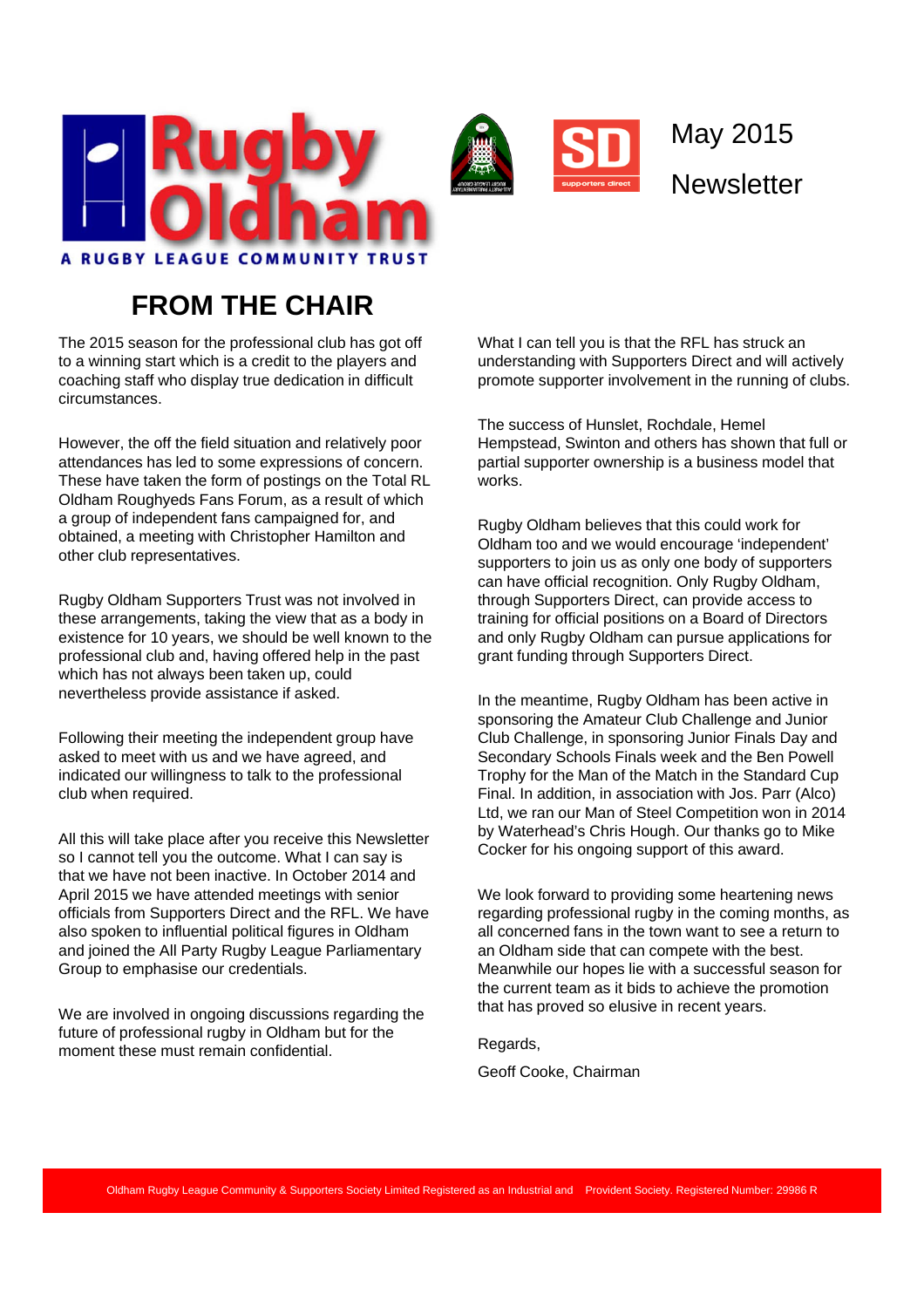#### **STANDARD CUP FINAL 2015**

The Oldham Amateur League's Standard Cup Final was held on Good Friday morning, the first time in several years that the event was able to be staged in its traditional slot. In an entertaining match Mayfield overcame a spirited Saddleworth Rangers team. The final score being 36-16 in favour of the Rochdale based outfit.

Rugby Oldham again sponsored the Ben Powell Man of the Match trophy. This year's event was picked up by the evergreen Matt Calland of Mayfield. Matt was the scorer of FIVE tries including a 90yd interception effort that had the sizeable crowd wondering if oxygen would be required behind the try line!

The Mayor of Oldham, Cllr. Fida Hussain presented the cup to Mayfield and Rugby Oldham's Membership Secretary, Mike Kivlin presented the Ben Powell Trophy.

### **OLDHAM RUGBY LEAGUE HERITAGE TRUST**

The Oldham Rugby League Heritage Trust is in communication with the administrators at "Gallery Oldham" with a view to acquiring a space in the proposed new heritage centre if and when the project eventually becomes a reality.

At the moment the proposed development is still under discussion but when the time comes when plans are finalised, we would urge the rugby loving public of Oldham to support our efforts to make this happen so the extensive rugby league memorabilia collection is made available for exhibition.

# **JUNIOR FINALS DAY 2014**

Junior Finals day on Sunday 16<sup>th</sup> November 2014 was attended by over 1000 spectators across the day who witnessed some top quality rugby from the next generation of players from the Oldham amateur clubs' junior sections production line.

The Under 12s produced a nail biting, competitive game with St. Annes just pipping Waterhead to the trophy.

St. Annes outstanding U13 side had no trouble disposing of a plucky Saddleworth Rangers as befits a team of North West Counties Cup Finalists.

Waterhead took the honours at U14 level while St. Annes reversed the result at U15.

### **SECONDARY SCHOOLS FINALS 2015**

Oldham Secondary Schools Finals were held at Oldham RUFC's Manor Park on the 28<sup>th</sup>, 29<sup>th</sup> and 30<sup>th</sup> of April. Rugby Oldham were please to sponsor medals and trophies and to make the after match presentations.

A feast of rugby produced some excellent displays with the close fought Year 8 and Year 11 finals the highlight.

Year 7 Saddleworth School defeated Failsworth Year 8 Saddleworth School defeated Crompton House Year 9 The Blue Coat School defeated Saddleworth Year 10 Waterhead Academy defeated Failsworth Year 11 Saddleworth School defeated Failsworth

From L to R: Saddleworth School on the attack in the Year 11 Final against Failsworth, Saddleworth School Year 8 in action against Crompton House, Waterhead's winning U14 side at Junior Finals Day November 2014



Oldham Rugby League Community & Supporters Society Limited Registered as an Industrial and Provident Society. Registered Number: 29986 R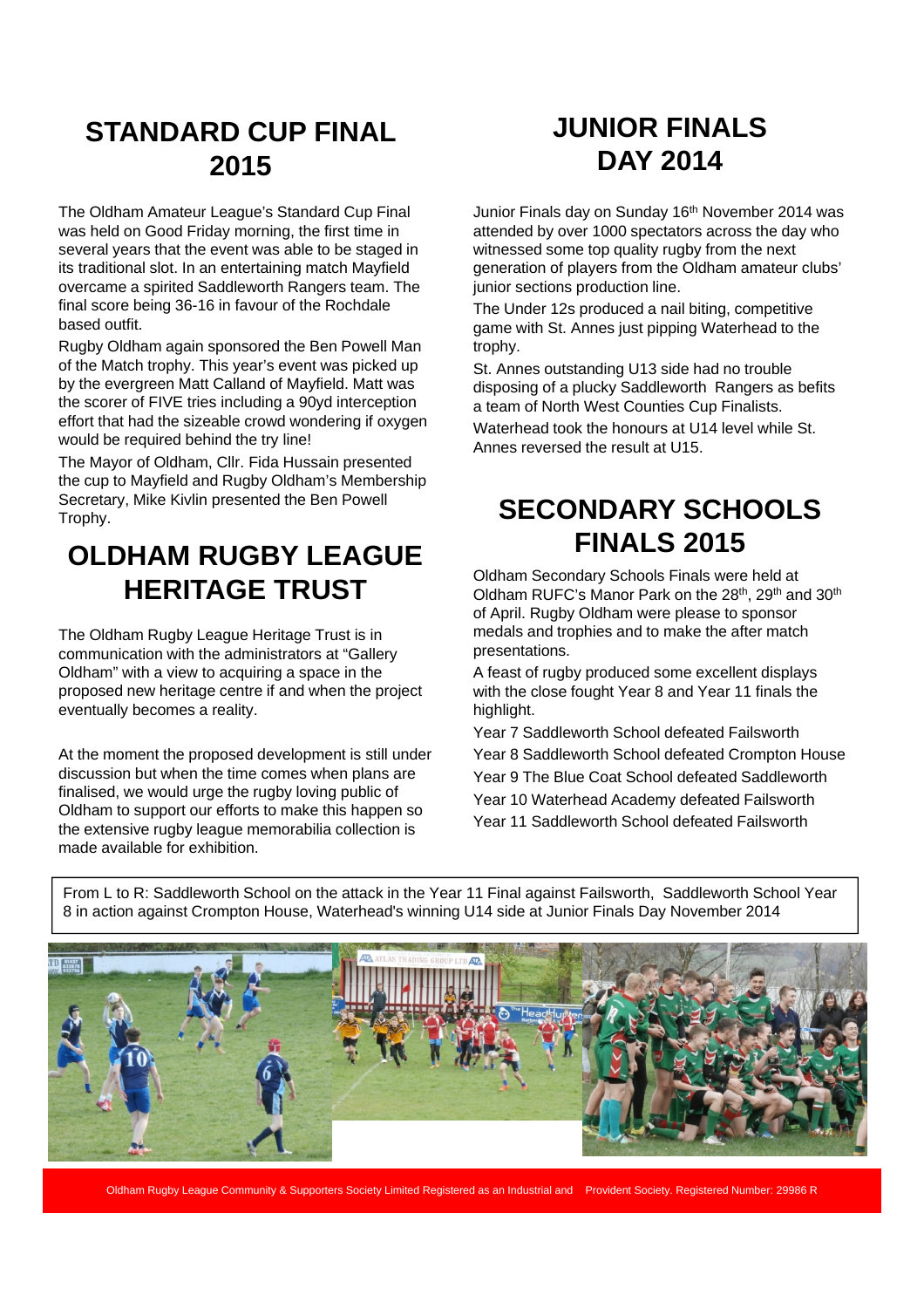#### **RUGBY OLDHAM AMATEUR CLUB CHALLENGE**

| <b>Rugby Oldham Amateur Club Challenge</b> |    |                |                |    |                |            |            |     |               |  |
|--------------------------------------------|----|----------------|----------------|----|----------------|------------|------------|-----|---------------|--|
| <b>Team</b>                                | P  | W              | D              | L  | L<br>(u12)     | <b>ABP</b> | <b>DBP</b> | Tot | $\frac{9}{6}$ |  |
|                                            |    |                |                |    |                |            |            |     |               |  |
| <b>St Annes</b>                            | 22 | 10             | 1              | 11 | 3              | 42         | 22         | 99  | 4.5%          |  |
| Saddlew orth                               | 22 | 8              | 1              | 13 | 5              | 44         | 18         | 93  | 4.2%          |  |
| Hollinwood                                 | 16 | 5              | $\overline{1}$ | 10 | ٠              | 30         | 8          | 55  | 3.4%          |  |
| Higginshaw                                 | 8  | 3              | ۰              | 5  | ٠              | 11         | 6          | 26  | 3.3%          |  |
| Waterhead                                  | 22 | 5              | $\overline{1}$ | 16 | $\overline{2}$ | 28         | 13         | 60  | 2.7%          |  |
| <b>Fitton Hill</b>                         | 22 | $\overline{4}$ | $\overline{2}$ | 16 | 1              | 20         | 10         | 47  | 2.1%          |  |
| ABP = Attacking Bonus Points               |    |                |                |    |                |            |            |     |               |  |

DBP = Defensive Bonus Points

#### Table as at 14/09/14

Oldham St. Annes took the honours in the 2013/14 competition having the best record of 10 win and a draw from their 22 fixtures.

The 'summer' rugby fiasco continued to create problems as the previous year's winners Higginshaw were unable to complete their fixtures.

### **RUGBY OLDHAM JUNIOR CLUB CHALLENGE**

| <b>Rugby Oldham Junior Club Challenge</b>                    |                |                |                                     |                |              |                |                |                   |                      |  |  |
|--------------------------------------------------------------|----------------|----------------|-------------------------------------|----------------|--------------|----------------|----------------|-------------------|----------------------|--|--|
| <b>Team</b>                                                  | P              | W              | D                                   | L              | L<br>(u12)   | <b>ABP</b>     | <b>DBP</b>     | <b>Tot</b>        | $\%$                 |  |  |
| <b>Saddleworth</b><br>Waterhead<br><b>St Annes</b>           | 37<br>54<br>46 | 19<br>27<br>23 | $\overline{2}$<br>3<br>$\mathbf{1}$ | 16<br>24<br>22 | 5<br>10<br>8 | 58<br>87<br>72 | 58<br>75<br>62 | 182<br>259<br>213 | 4.9%<br>4.8%<br>4.6% |  |  |
| ABP = Attacking Bonus Points<br>DBP = Defensive Bonus Points |                |                |                                     |                |              |                |                |                   |                      |  |  |

#### Table as at 30/11/14

As ever the junior challenge was fiercely contested with the leaders changing on an almost week by week basis.

For most of the season Waterhead and St. Annes vied for the lead but as Autumn struck Saddleworth Rangers hit a run of form with both junior sides and powered through to snatch the title.

#### **MAN OF STEEL**

The Jos. Parr (Alco Ltd.) sponsored competition was as closely contested as ever. Based on Man of the Match Awards made by the opposition in club league fixtures the overall winner is the player receiving most nominations in the course of the season. Leading contenders from Saddleworth Rangers were Josh Bradbury and 2013 winner Dale Lowe (then of Waterhead), while St. Annes most featured players were Adam Walker and the evergreen Kiel Lancashire.

# **MAN OF STEEL (Cont)**

Powerful centre Darren Nixon was in the running for Waterhead but in the end the winner was Waterhead's player/coach Chris Hough who will collect the £500 prize at an awards date still to be finalised.

*Competitions administered by Geoff Cooke*

### **NOTES FROM THE SECRETARY**

Geoff Cooke in his 'From the Chair' notes has covered many of the main activities of Rugby Oldham over the past year, as well as the major issues that currently confront us. Here I will fill in a few gaps.

Details of board membership for the next year will be given under item 3 at the AGM, but the number of nominations was not greater than the number of vacant positions, so no election was required. It would be remiss, though, not to mention Phil Whitworth, who has now stood down as he is no longer able to attend meetings. Phil has been involved in and committed to Rugby Oldham since its early days, and we are very grateful for the contributions he has made during his six years as a board member.

Amongst the aims of Rugby Oldham are to celebrate the achievements of rugby league in the town and to represent the game in the town to the outside world, and we have recently made a notable stride in each area.

Kevin Sinfield, of course, has never played for the professional club, but still regularly recounts how proud he is of his beginnings at Waterhead ARLFC, as well as how he is merely one of many highachieving products of the amateur game in Oldham. To acknowledge the significant achievement which Kevin's award of MBE represents, the Trust is pleased to announce that Kevin has accepted the offer to become an honorary life member of Rugby Oldham.

One of the most prestigious of lobbyists for the game of rugby league at national level is the All Party Parliamentary Rugby League Group [APPRLG], and we have recently been accepted as an associate member of the group, the first professional club – linked supporters trust to be so. In fact, we have been invited to speak to the group at Westminster later in the year.